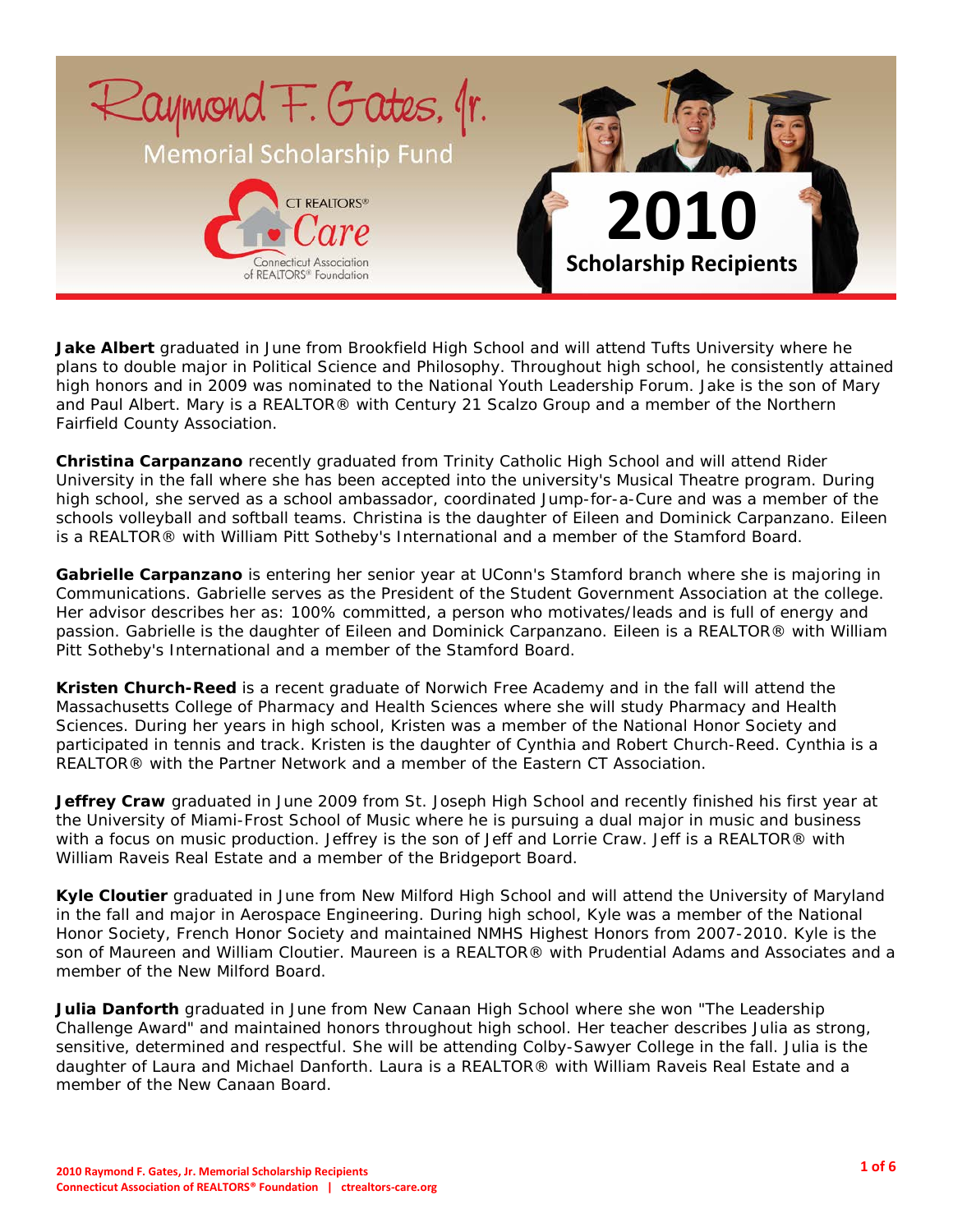**Jessica Deschenes** is a recent graduate of Lyman Memorial High School where she was a member of the National Honor Society, Tri-M Music Honor Society and the sports editor of the school newspaper. Jessica will attend UConn in the fall where she will pursue a 5 year Elementary Education program. Jessica is the daughter of Catherine and Paul Deschenes. Catherine is a REALTOR® with RE/MAX East of the River and a member of the Hartford Association.

**Zoe DeStories** is a 2010 graduate of Newtown High School where she received numerous academic awards and was voted "Most Likely to Succeed" by her senior class. She will attend Harvard College in the fall. Zoe is described by her counselor as determined, ambitious and intellectually curious. Zoe is the daughter of Rosemarie and Jack DeStories. Rosemarie is a self employed Broker REALTOR® and a member of the Northern Fairfield County Association.

**Jessica DiPietro** attends Salisbury University where she is pursing a double major in Political Science and History. She participates in her student government where she serves as the Vice President of Public Relations. Jessica is the daughter of Carolyn and Joe DiPietro. Carolyn is a REALTOR® with Prudential CT Realty and a member of the Midd-Shore Association.

**Zachary Dominello** graduated in June from Nonnewaug High School where he was a member of the National Honor Society and Captain of the football, lacrosse and indoor track teams. Zachary plans to attend the College of William and Mary where he will pursue the study of biology. He is the son of John and Corey Dominello. John is a REALTOR® with Joyce S. Drakeley Real Estate and a member of the Waterbury Board.

**James Fayal** attends the University of Maryland and is a Business major. He is described as incredibly bright, highly motivated and a natural leader. James spent last summer doing missionary work in Ecuador and this year he is interning at Morgan Stanley Smith Barney. He is the son of Annemarie Haag and James E. Fayal. Annemarie is a REALTOR® with RE/MAX Coast & Country and a member of the Eastern CT Association.

**Lisa Fox** is a 2010 graduate of Ridgefield High School where she was captain of the swim team and a National Honor Society member. Every summer Lisa has participated in the Appalachia Service project which is a Christian volunteer organization concerned with home repair for low income families. She will attend the University of Wisconsin in the fall. Lisa is the daughter of Sheila and John Fox. Sheila is a REALTOR® with Neumann Real Estate and a member of the Ridgefield Board.

**Maxwell Freccia** is a recent graduate of Fairfield College Preparatory School where he was an academic scholar and a member of the National and Spanish Honor Societies. In the fall, he will attend Tufts University where he will study Finance or Math. He is the son of Missy and Vincent Freccia. Missy is a REALTOR® with The Real Estate Information Center and a member of the Stamford Board.

**Patrick Galvin** graduated in June from Farmington High School and will be attending Gettysburg College in the fall where he will study Economics and Business. Patrick has participated in numerous community service initiatives and was co-captain of the baseball team. In the fall he will pitch for the Gettysburg Bullets. Patrick is the son of John and Donna Galvin. John is the Designated REALTOR® of Andrews and Galvin Appraisal Services and a member of the Hartford Association.

**Lauren Gaudreau** is a recent graduate of Glastonbury High School where she participated in multiple sports and maintained high honors. In the fall Lauren will attend Northeastern University where she will pursue a degree in International Business. Lauren is the daughter of Jan and Don Gaudreau. Jan is a REALTOR® with Coldwell Banker Residential Brokerage and a member of the Hartford Association.

**Catherine Grasso** graduated in June from St. Joseph High School and will be attending Stonehill College in the fall studying English and Journalism. During high school, she was in the National and Spanish Honor Societies, a Spanish tutor and active volunteer. Catherine is the daughter of Mary Beth and Ralph Grasso. Mary Beth is a REALTOR® with Keller Williams Real Estate and a member of the Gr. Fairfield Board, Ralph is a REALTOR® with A.R.S. Partners and a member of the Stamford Board.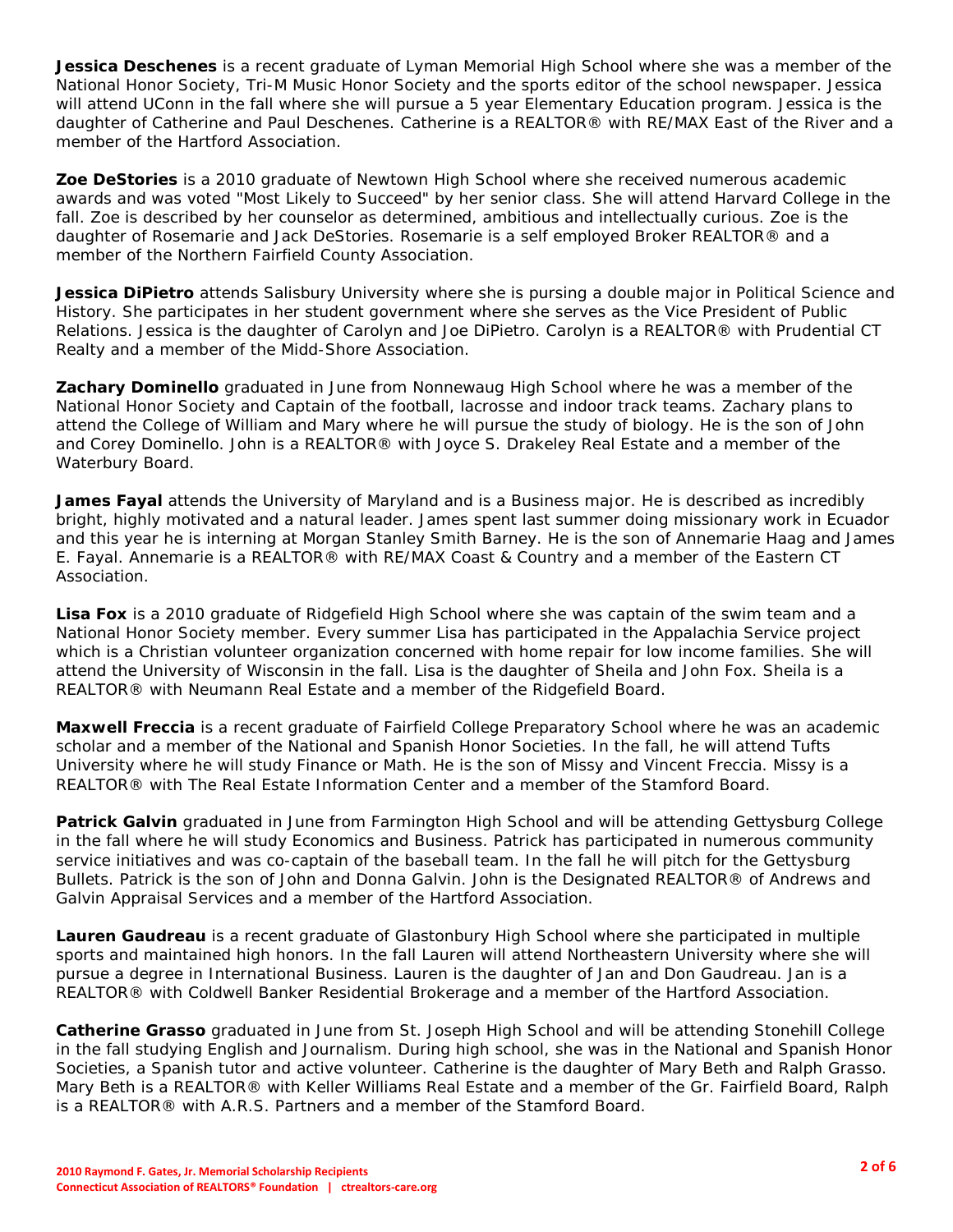**Stephanie Griffin** recently graduated from Lyman Hall High School where she was a scholar athlete and a member of the National Honor Society. In the fall she will attend Quinnipiac University where she will pursue a major in Communications. Stephanie is the daughter of Margaret and Thomas Griffin. Margaret is a REALTOR® with Guerra REALTORS® and a member of the Midd-Shore Association.

**Emily Hayes** is a recent graduate of Berlin High School where she served as a Senior Board Member for the Up Beat Leadership Program, was a Girl Scout Troop Leader and received All Academic recognition. In the fall she will attend the University of Rhode Island and participate in the Honors Exploratory program. Emily is the daughter of Andrea and Timothy Hayes. Andrea is a REALTOR® with Prudential CT Realty and a member of the Hartford Association.

**Olivia Honer** graduated in June from Old Saybrook Senior High School and will be attending Emerson College in the fall pursuing a Bachelor of Arts Degree in Theater Studies. During high school, Olivia was a member of the Spring Musicals, Pep Band, and played on the high school lacrosse team. She is the daughter of Ken and Cathy Honer. Ken is a REALTOR® with Prudential CT Realty and a member of the Midd-Shore Association.

**Hannah Horowitz** is entering her senior year at Harvard College where she is currently pursuing a program in Earth and Planetary Sciences. During college she has worked on research for the Atmospheric Chemistry Modeling Group as well as participated in the Harvard Flute Ensemble and band. Hannah is the daughter of Ralph and Maureen Horowitz. Maureen is a REALTOR® with Coldwell Banker Residential Brokerage and a member of the Hartford Association.

**Brian Hsia** is a 2010 graduate of Loomis Chaffee School where he graduated cum laude. Brian participated in soccer, concert choir and was a chamber singer. In the fall, he will attend the University of Pennsylvania College of Arts and Science where he will pursue a major in Biology. Brian is the son of Annie Chong and Eddy Hsia. Annie is a REALTOR® with Century 21-William R. Smith Realty and a member of the Hartford Association.

**Kara Kapell** graduated in June from Trumbull High School where she received high honors, participated in multiple community service activities and played on both the varsity lacrosse and soccer teams. She will be attending Roanoke University in the fall pursuing a Liberal Arts education. Kara is the daughter of Joseph and Barbara Kapell. Joseph is a REALTOR® with RE/MAX Right Choice and a member of the Bridgeport Board.

**Stephanie Kearns** attends Merrimack College where she is pursuing a Bachelor of Science Degree in Civil Engineering with minors in Business Administration and Mathematics. Stephanie is a Research Assistant, a Campus Ministry volunteer and member of the pep band. Stephanie is the daughter of Heidi and Walter Kearns. Heidi is a REALTOR® with E. J. Murphy Realty and a member of the Litchfield County Board.

**Jessica Kline** is a 2010 graduate of Lauralton Hall and will be attending Bryant University in the fall where she plans to pursue a degree in Marketing. Jessica was recently secretary of her class and participated in many community and school service projects. She is the daughter of Karen and James Kline. Karen is a REALTOR® with Carbutti & Co. REALTORS® and a member of the New Haven Association.

**Kori Krichko** graduated in June from Ridgefield High School where she was a member of the National Honor Society, a Scholar Athlete and participated in indoor/outdoor track, soccer and cross country. Kori was named Fairfield County Interscholastic Athletic Conference-Scholar Athlete. In the fall she will be attending the University of Vermont to study Environmental Engineering. Kori is the daughter of Leslie and Kip Krichko. Leslie is a REALTOR® with William Pitt Sotheby's International and a member of the Ridgefield Board.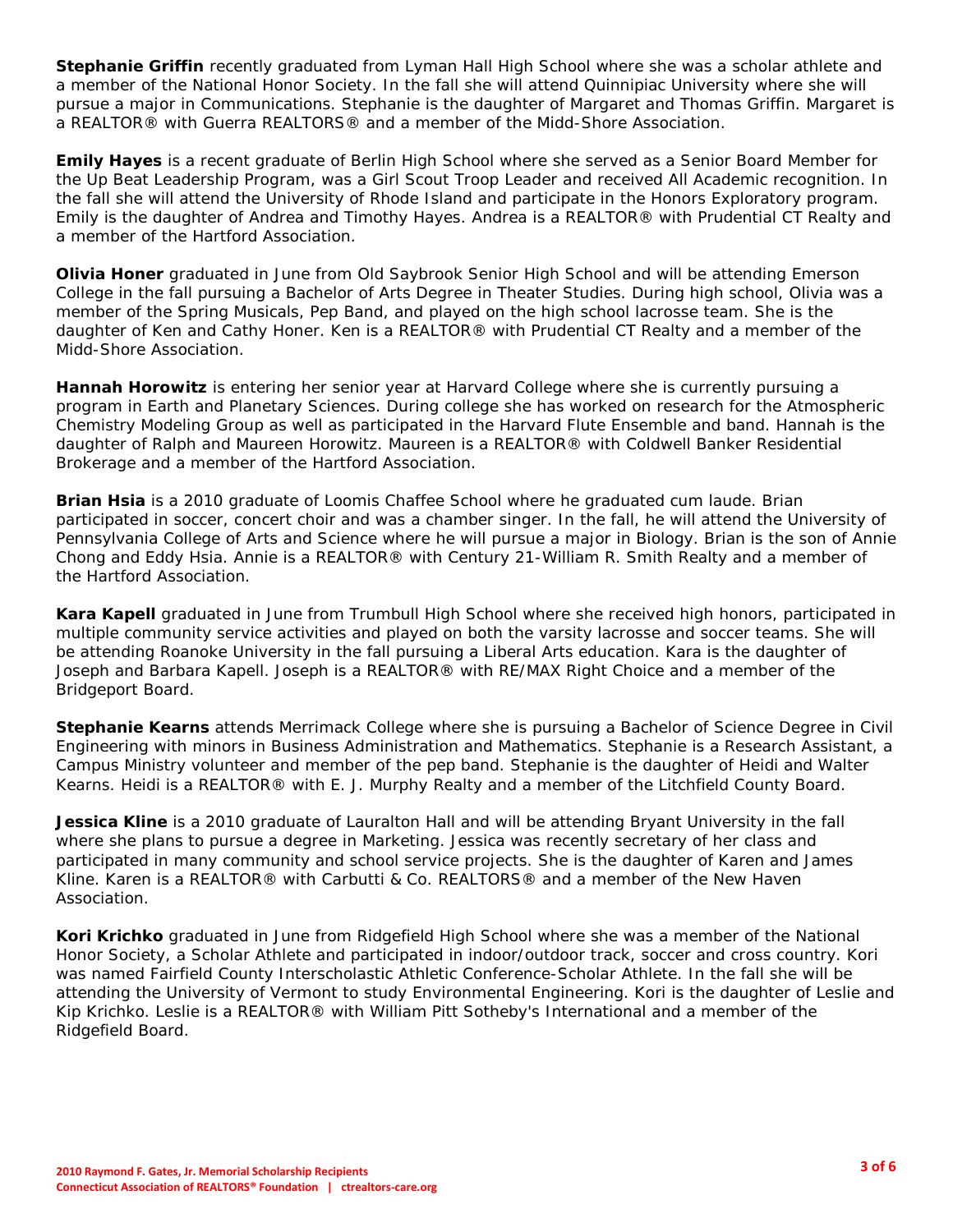**Kara Lightowler** attends Marist College and is majoring in Psychology and Criminal Justice and is hoping for a career with the FBI. Kara has maintained academic honors during her first two years in college while also participating in Marist College Division I Cross Country and Indoor & Outdoor track. Kara is the daughter of Maribeth and Mark Lightowler. Maribeth is a REALTOR® with Coldwell Banker Residential Brokerage and a member of the New Haven Association.

**Mark Lightowler** graduated in June from Notre Dame High School where he was a member of the National & Spanish Honor Societies and a Scholar Athlete. He will be attending UConn in the fall where he will study Biology. He hopes to attend medical school in the future. Mark is the son of Maribeth and Mark Lightowler. Maribeth is a REALTOR® with Coldwell Banker Residential Brokerage and a member of the New Haven Association.

**Megan Mabee** is a recent graduate of Shelton High School where she was involved in cross country, track and soccer, participated in the school drama program and served as a staff member of the school paper. In the fall, she will attend UConn and study in the Honor Program. Megan is the daughter of Leigh and Michael Mabee. Leigh is a REALTOR® with Connie Murawski Village REALTORS® and a member of the Bridgeport Board.

**Syntia Malicka** is a recent graduate from Southington High School and will be attending Mercy College in the fall where she will study Social Work. During high school, she participated in the Best Buddies Club, DECA and played on the school Volleyball team. Syntia is the daughter of Beata and Marcin Malicka. Beata is a REALTOR® with SAL CAL Real Estate and a member of the Mid-State Association.

**Danielle Marshak** attends Brown University focusing her studies in Applied Mathematics and Economics. She presently serves on the Finance Staff for the Brown Daily Herald and as an Analyst for the Brown University Responsible Investment Fund. Danielle is the daughter of Lynn Walkoff and Craig Marshak. Lynn is a REALTOR® with William Pitt Sotheby's International and a member of the Mid-Fairfield County Association.

**Tyler Matt** is a 2010 graduate of Canton High School. He will attend Clemson University and pursue a program of study in Bioengineering. Throughout high school, Tyler was an Honor student, a member of the National and Spanish Honor Societies and ran both cross country and indoor/outdoor track. Tyler is the son of Lisa Barall and Todd Matt. Lisa is a REALTOR® with RE/MAX Premier Realty and a member of the Hartford Association.

**Joy Meng** attends UConn where she is pursuing the study of Pharmacology. She has volunteered in the Pharmacy and Emergency Departments at Windham Community Hospital, tutored students from grades K-8 and was involved in the America Reads Project. Joy is the daughter of Wenzhi Meng and Jing Wang. Wenzhi is a REALTOR® with Century 21 Bay-Mar Realty and a member of the Mid-State Association.

**Anna Nassiff** is a 2010 graduate of Windham High School. She plans on attending Macalester College, pursuing a program of study in anthropology and linguistics. Throughout high school, Anna received high honors as well as many awards for her outstanding academic ability. Anna is the daughter of Richard Nassiff and Terese Duenzel. Richard is a REALTOR® with Ferrigno Real Estate and a member of the Tri-County Board.

**Brandon Okray** is a recent graduate of University High School of Science and Engineering. His plan is to pursue a major in Chemical Engineering, with a minor in Business Administration at Worcester Polytechnic Institute. Throughout his high school years Brandon took active part in many different programs, receiving awards such as the First Robotics Regional Award, Boys and Girls Citizenship Award and Clarkson Leadership Award. Brandon is the son of Kenneth and Nita Okray. Kenneth is a REALTOR® with Prudential Bristol and a member of the Hartford Association.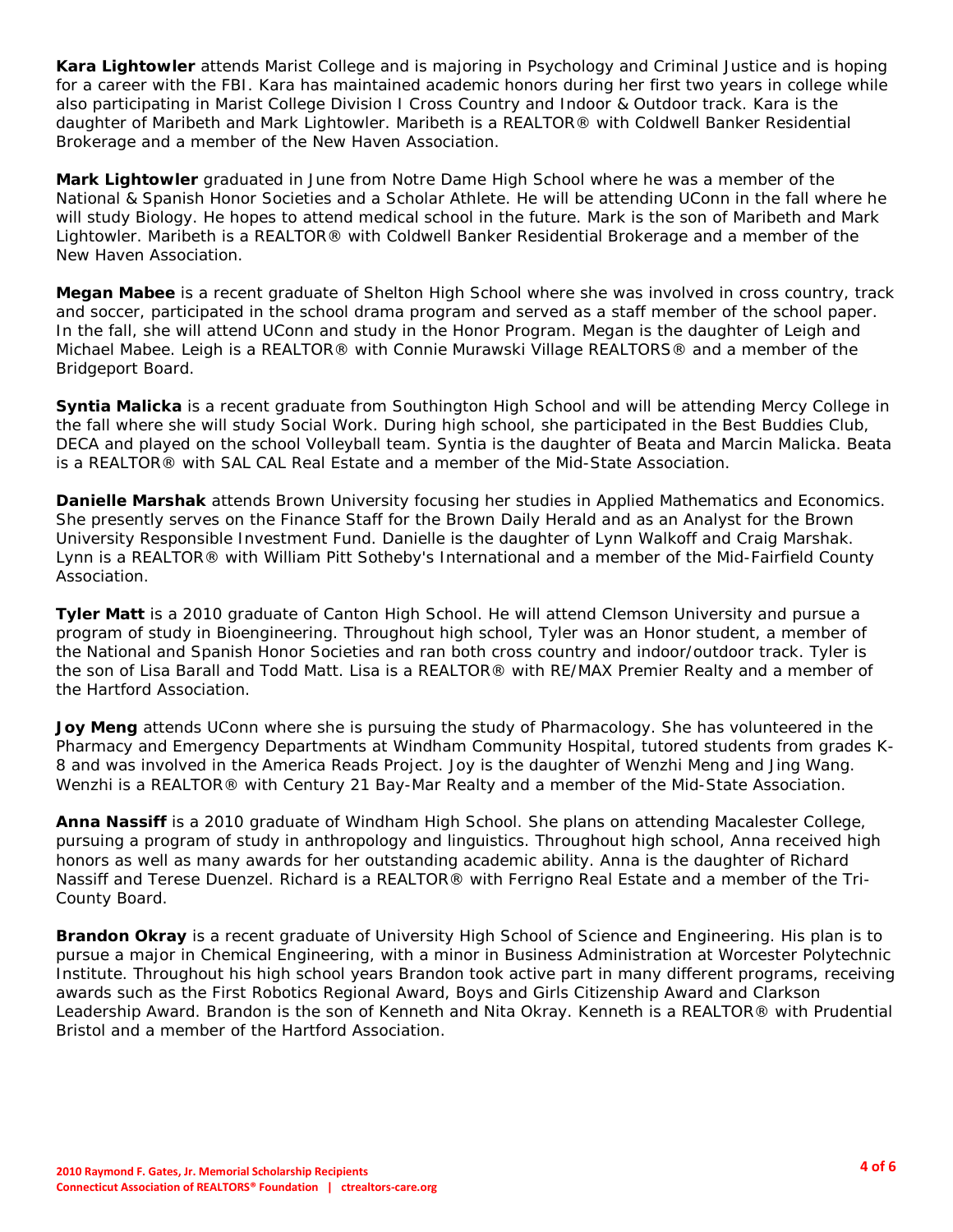**Amanda Pasek** graduated in June from Glastonbury High School and will attend The George Washington University in the fall. Throughout her high school years, Amanda was a member of the National Honor Society, the National Hispanic Honor Society and the National French Honor Society. Amanda wishes to find a profession that enables her to give back to the community. She is the daughter of William and Annette Pasek. Annette is a REALTOR® with Prudential CT Realty and a member of the Hartford Association.

**Alexis Peters** attends Boston University pursuing a double major in International Relations and Political Science, with a Business or French minor. She was the campus coordinator for Students for a Just and Stable Future, a member of the varsity indoor and outdoor track and cross country, as well as Boston University Outing club and Boston University Running Club. Alexis is the daughter of Kenneth and Michele Peters. Michele is a REALTOR® with Prudential CT Realty and a member of the Eastern CT Association.

**Chase Philpot** is a recent graduate of Ledyard High School and will be attending Dickinson College exploring the program of International Relations and Foreign Affairs. During his high school years he was a member of the Student Congress, fall and winter lacrosse and the football team. Chase is the son of Lloyd and Jenifer Philpot. Jenifer is a REALTOR® with RE/MAX Realty Group and a member of the Eastern CT Association.

**Emily Potrzeba** graduated in June from Woodstock Academy and plans on attending UConn in the fall. She wishes to pursue a career as a pre-communication science major. Her concentration will be in the preprofessional program of communication disorders. Throughout high school Emily consistently maintained honors. She was a representative for her student class council and received outstanding achievement awards in art and drawing. Emily is the daughter of James and Joann Potrzeba. James is a REALTOR® with Northeast Realty and a member of the Mid-State Association.

**Anne Riddle** recently graduated from Immaculate High School. She plans to attend Saint Joseph's University in the fall, majoring in Psychology with a potential minor in Spanish. She received high honors throughout high school. Anne was a Class A Volunteer with the Special Olympics program, as well as a classroom tutor at Ellsworth Avenue Elementary School. Anne is the daughter of Eric and Nancy Riddle. Nancy is a REALTOR® with William Raveis Real Estate and a member of Northern Fairfield County Association.

**Tyler Scheibenpflug** graduate in June from Wolcott High and will be attending Lyndon State College in the fall. Tyler participated in the Ski Club, indoor and outdoor track, and was a member of the marching band. He's received awards such as, Summa Cum Laude in Meteorology, All State cross country and second honors grades nine through twelve. Tyler was selected to attend the Jr. National Young Leaders Conference as well as being chosen to attend American Legion CT Boys State. Tyler is the son of John and Susan Scheibenpflug. Susan is a REALTOR® with Perrella Realty and a member of Mid-State Association.

**Richard Senft** attends Rochester Institute of Technology pursuing a Bachelor of Science in Game Design and Development. Richard has made Dean's List all quarters of attendance at RIT. He is a member of the Rochester Wargammer's Association and Guild, as well as an executive board assistant in the Electronic Gaming Society. Richard is the son of Richard and Vivian Senft. Vivian is a REALTOR® with Coldwell Banker Residential Brokerage and a member of the Midd-Shore Association.

**Megha Shah** is a recent graduate of Danbury High School and will attend Rutgers University with an interest in pharmaceuticals. Throughout high school Megha was on the academic honor roll, recipient of the AP Scholar Award, Columbia University Book Award and the Young Citizenship Award from the National Exchange Club. She is an active member in the Key Club, the Medical Career's Club, and the National Honor Society. Megha is the daughter of Ajay and Harsha Shah. Ajay is a REALTOR® with Nationwide Homes and a member of the Northern Fairfield County Association.